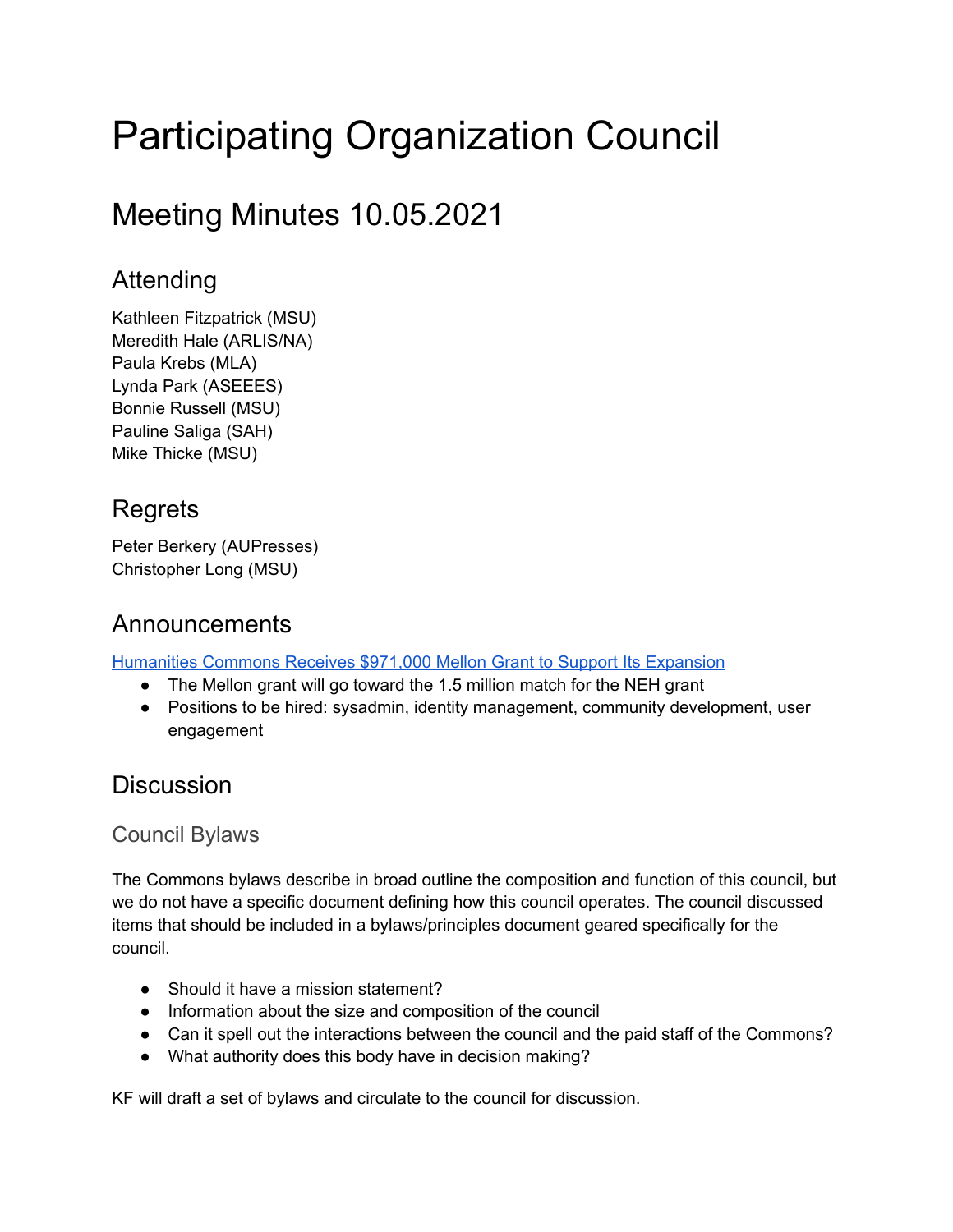#### Schedule for Meetings

The Commons bylaws indicate that the council is to meet four times per year, with one session conducted in person, in conjunction with a mutually agreeable meeting (like ACLS). This decision was made before COVID, and it looks increasingly as though the landscape of in-person meetings is going to be very different now. As a result, the proposal was made to eliminate the in-person meeting, and scale back to three virtual meetings per year, with regular business as follows.

- February: appointing new members to advisory groups; budget updates; strategic planning
- May: approving the proposed budget for the fiscal year beginning July 1; approving any proposed changes to the rate sheet; strategic planning
- October: receiving and reviewing annual report; budget updates

The proposal was accepted, with a request to have the meetings early in each month.

#### Budget Updates

- KF receives regular financial updates from the university and has worked to create a set of coherent financial reports suitable for the wider audience of stakeholders.
- These reports are intended to communicate the stability of the project and to solicit advice on how to dedicate reserves in the future.
- The council will approve any changes in the rate sheet (to make sure we remain solvent), based on the reporting and expenditures as needed.

#### Advisory Group Appointments

A proposed slate for the initial technical and user advisory groups was presented to the council for discussion. A strong desire was raised by council members that the diversity of representation within these groups be increased. Council members suggested potential additions, and provisionally accepted the slate of members for both boards, but asked to see an updated slate once the staff completes recruiting. Staff were also encouraged to ensure that future calls are disseminated to all of the participating organizations, and suggestions were made for enhancing newsletter uptake.

#### Development Updates

#### Mike Thicke, Lead Developer Bonnie Russell, Project Manager

#### Technical Debt Remediation

Currently, our main development focus at Humanities Commons is "technical debt remediation." Over the years HC has fallen behind on maintaining our software---both internally and